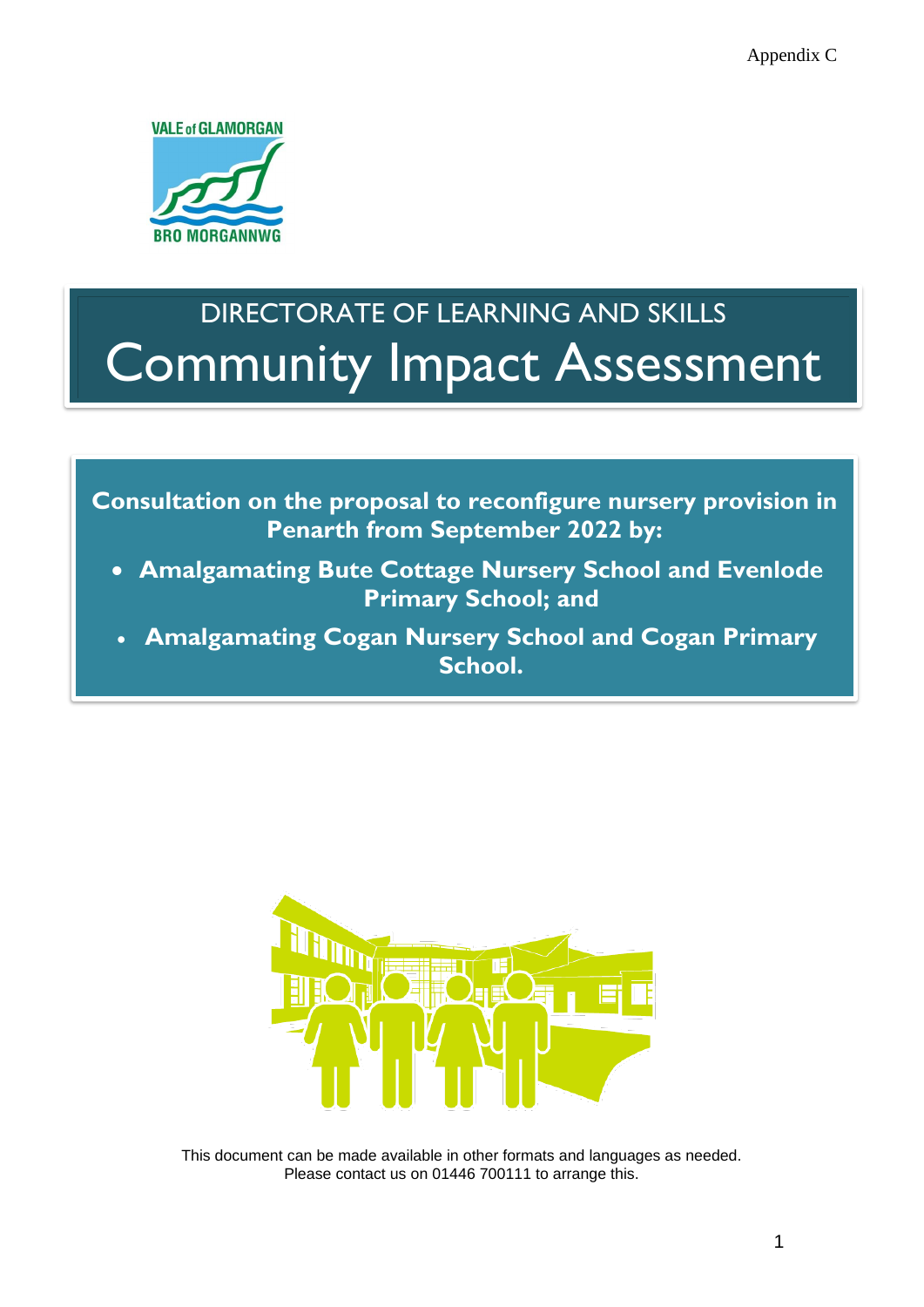# **Contents**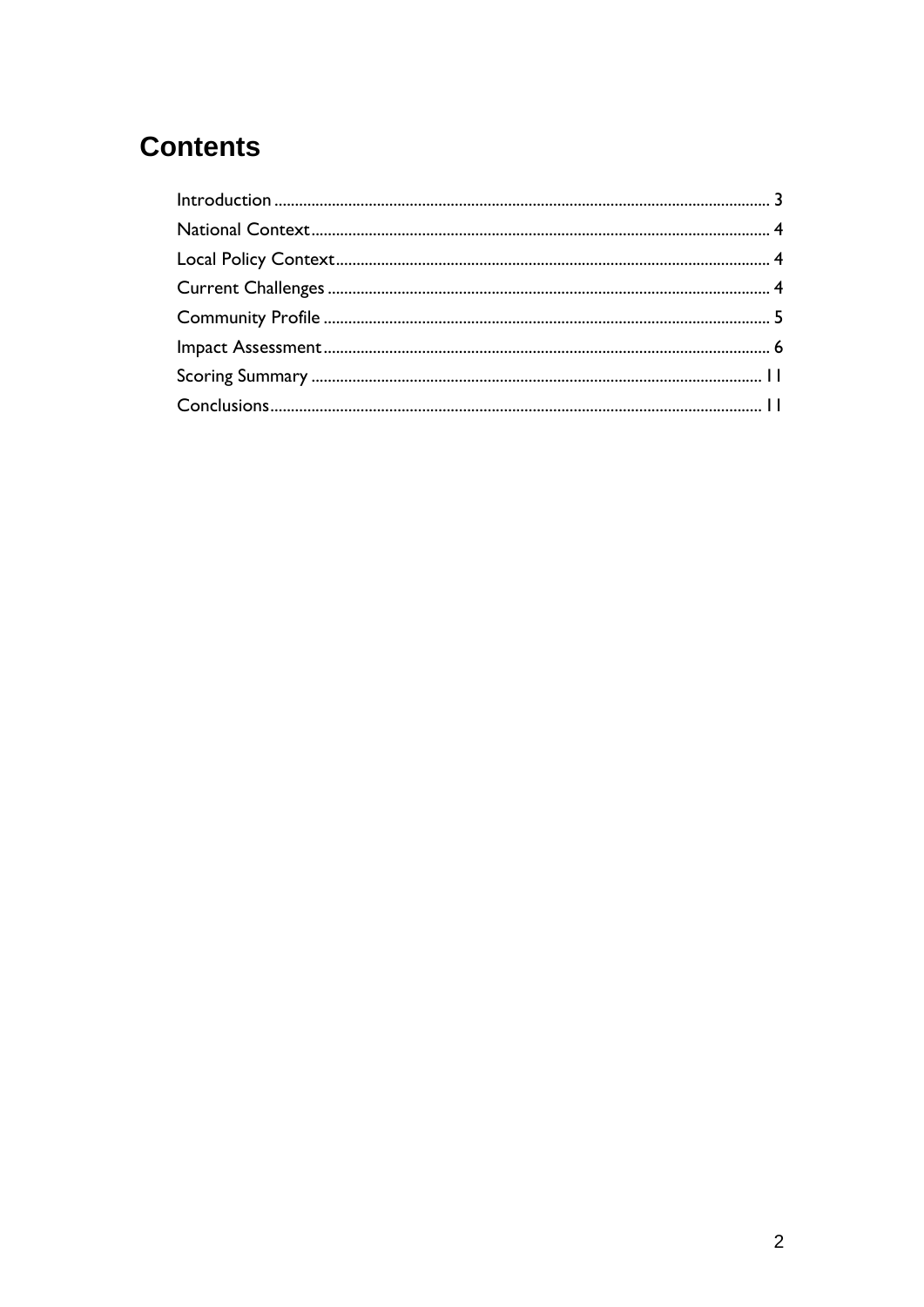#### <span id="page-2-0"></span>**Introduction**

The Vale of Glamorgan Council is committed to ensuring that all pupils within the Vale have every opportunity to attain the best possible outcomes. In order to achieve this ambition, it is essential that we ensure schools remain sustainable, reflect the needs of our local communities, and are equipped with the best possible learning environments.

The Council is committed to ensuring that consultations are meaningful, relevant and appropriate for the communities that are involved, and the Council has a duty of care to ensure that proposals are clear, transparent, and reflective of those affected. This is a vision that can only be realised by working in partnership with schools, governors, parents and the wider communities we all serve.

The proposals to reconfigure nursery provision in Penarth from September  $2022:$ 

#### **Proposal 1: To amalgamate Bute Cottage Nursery School and Evenlode Primary School by:**

- Changing the lowest age range of pupils at Evenlode Primary School from 4 to 3, to include 96 part time nursery places;
- Increasing the capacity of Evenlode Primary School to accommodate the 96 part time nursery places; and
- Discontinuing Bute Cottage Nursery School and transferring all staff and pupils of the nursery phase under the governance of Evenlode Primary School from September 2022.

#### **Proposal 2: To amalgamate Cogan Nursery School and Cogan Primary School by:**

- Changing the lowest age range of pupils at Cogan Primary School from 4 to 3, to include 96 part time nursery places;
- Increasing the capacity of Cogan Primary School to accommodate the 96 part time nursery places; and
- Discontinuing Cogan Nursery School and transferring all staff and pupils of the nursery phase under the governance of Cogan School from September 2022.

Nursery provision would continue to be provided from the existing buildings with both proposals.

These proposals are considered under section 2.1 and 2.3 of the School Organisation Code (2018). Section 2.1 refers to the closing of a maintained school. Section 2.3 refers to Regulated Alterations of a school, which includes changing the age range of a school by a year or more.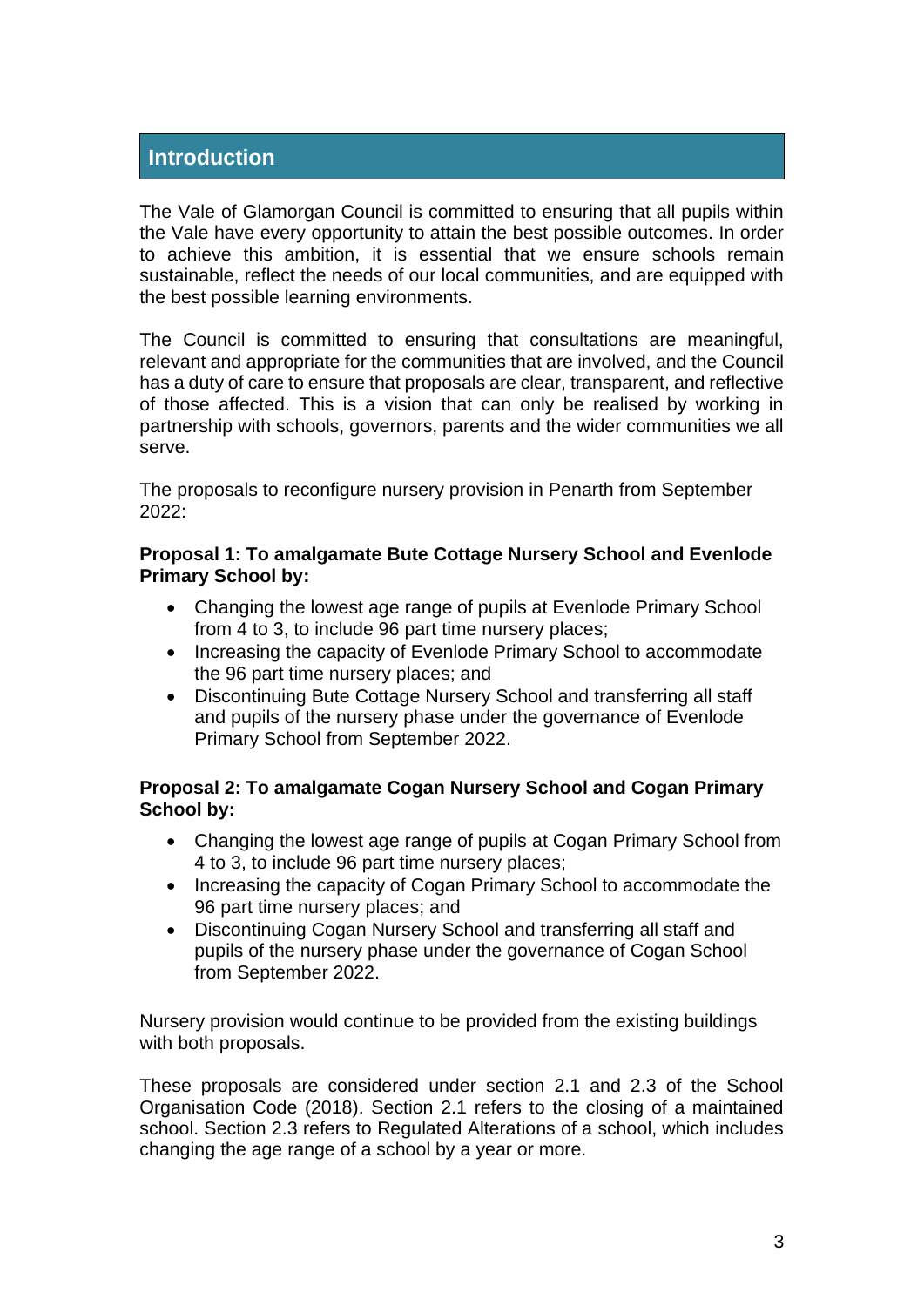#### <span id="page-3-0"></span>**National Context**

The key statutory guidance for local authorities in developing statutory proposals for changes for school organisation is in accordance with section 42 of the School Standards and Organisation (Wales) Act 2013 and the School Organisation Code 2018. When considering proposals, the Council must consider the impact on the local community, particularly in rural areas and in areas designated for communities' first programmes or successor programmes.

#### <span id="page-3-1"></span>**Local Policy Context**

Echoing national policy outlined in the Well-Being of Future Generations (Wales) Act 2015, the Council has committed as part of the Corporate Plan 2020-25 to achieving a vision of – **'Working together for a brighter future'**.

The Vale of Glamorgan is committed to achieving the objective of 'supporting learning, employment and sustainable economic growth' raising overall standards of achievement by modernising education in the Vale to ensure children and young people receive a first class education.

We believe that in order to achieve this it is important that we support teaching and learning outcomes by providing modern and fit for purpose buildings that meet the needs of modern day education. Schools need to be able to provide the best possible learning experience to make sure that children and young people have the best opportunities available to them and that they are able to reach their full potential.

#### <span id="page-3-2"></span>**Current Challenges**

The proposal would address a number of challenges and would provide:

- A single governance and accountability regime with a single headteacher and governing body with responsibility for all phases of education at each primary school.
- Opportunities for greater professional development opportunities by being part of a primary school teaching across all phases of primary education.
- A single set of policies across all year groups, incorporating areas of best practice from the individual schools.
- A single vision, strategy and ethos across all phases.
- Generates revenue savings associated with increased running costs for standalone nursery schools which would release additional funding into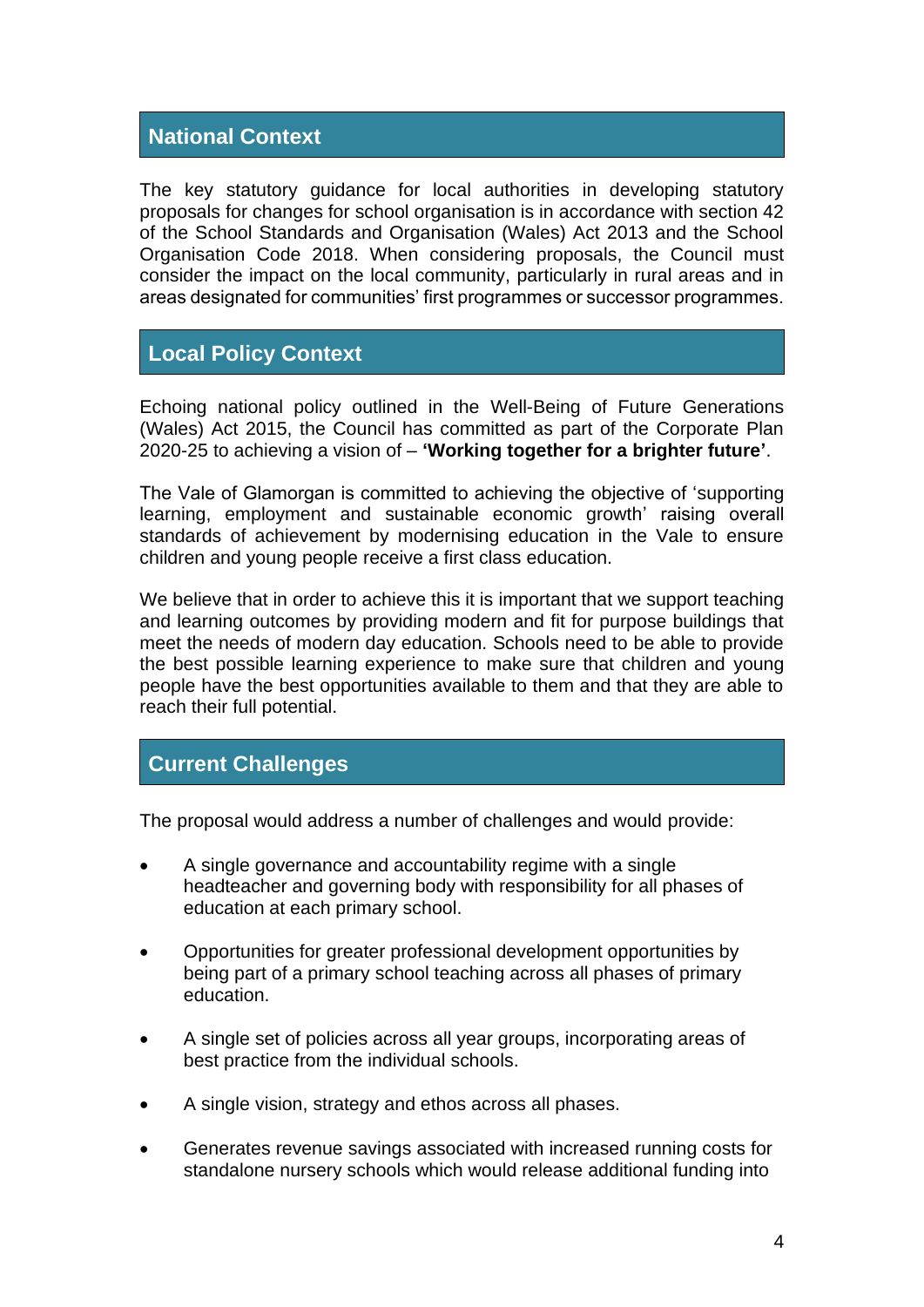the overall schools' funding formula.

- Opportunities to make efficiency savings through economies of scale and joined up procurement.
- Streamlined communication between parents and staff with a single point of contact throughout all phases of primary education.

#### <span id="page-4-0"></span>**Community Profile**

The four educational settings affected by the proposals are within the area of Penarth. Penarth is a wealthy seaside town and retains extensive Victorian and Edwardian architecture in many traditional parts of the town.

There are currently 11 primary schools and nurseries in the Penarth and nearby area:

| <b>School</b>                         | <b>Type</b>        | Language | <b>Primary</b><br><b>Capacity</b> | <b>Nursery</b><br><b>Capacity</b><br>(Part-Time<br>Places) |  |
|---------------------------------------|--------------------|----------|-----------------------------------|------------------------------------------------------------|--|
| <b>Albert Primary</b>                 | Community          | English  | 385                               | 72                                                         |  |
| <b>Bute Cottage</b><br><b>Nursery</b> | Community          | English  | N/A                               | 96                                                         |  |
| Cogan<br><b>Nursery</b>               | Community          | English  | N/A                               | 100                                                        |  |
| Cogan<br><b>Primary</b>               | Community          | English  | 210                               | N/A                                                        |  |
| <b>Evenlode</b><br>Primary            | Community          | English  | 420                               | N/A                                                        |  |
| <b>Fairfield</b><br>Primary           | Community          | English  | 315                               | 60                                                         |  |
| Llandough<br>Primary                  | Community          | English  | 210                               | 30                                                         |  |
| <b>Ysgol Pen Y</b><br>Garth           | Community          | Welsh    | 420                               | 114                                                        |  |
| St Joseph's<br><b>RC Primary</b>      | Voluntary<br>Aided |          | 210                               | 48                                                         |  |
| <b>Sully Primary</b>                  | Community          | English  | 350                               | 64                                                         |  |
| <b>Victoria</b><br><b>Primary</b>     | Community          |          | 420                               | 64                                                         |  |

Bute Cottage Nursery School is located within the St Augustine's 3 ward in Penarth. The overall St Augustine's ward has a population of 7,351 (Office of National Statistics, 2019).

Evenlode Primary School is located within the Plymouth 2 ward in Penarth. The overall Plymouth ward has a population of 5,786 (Office of National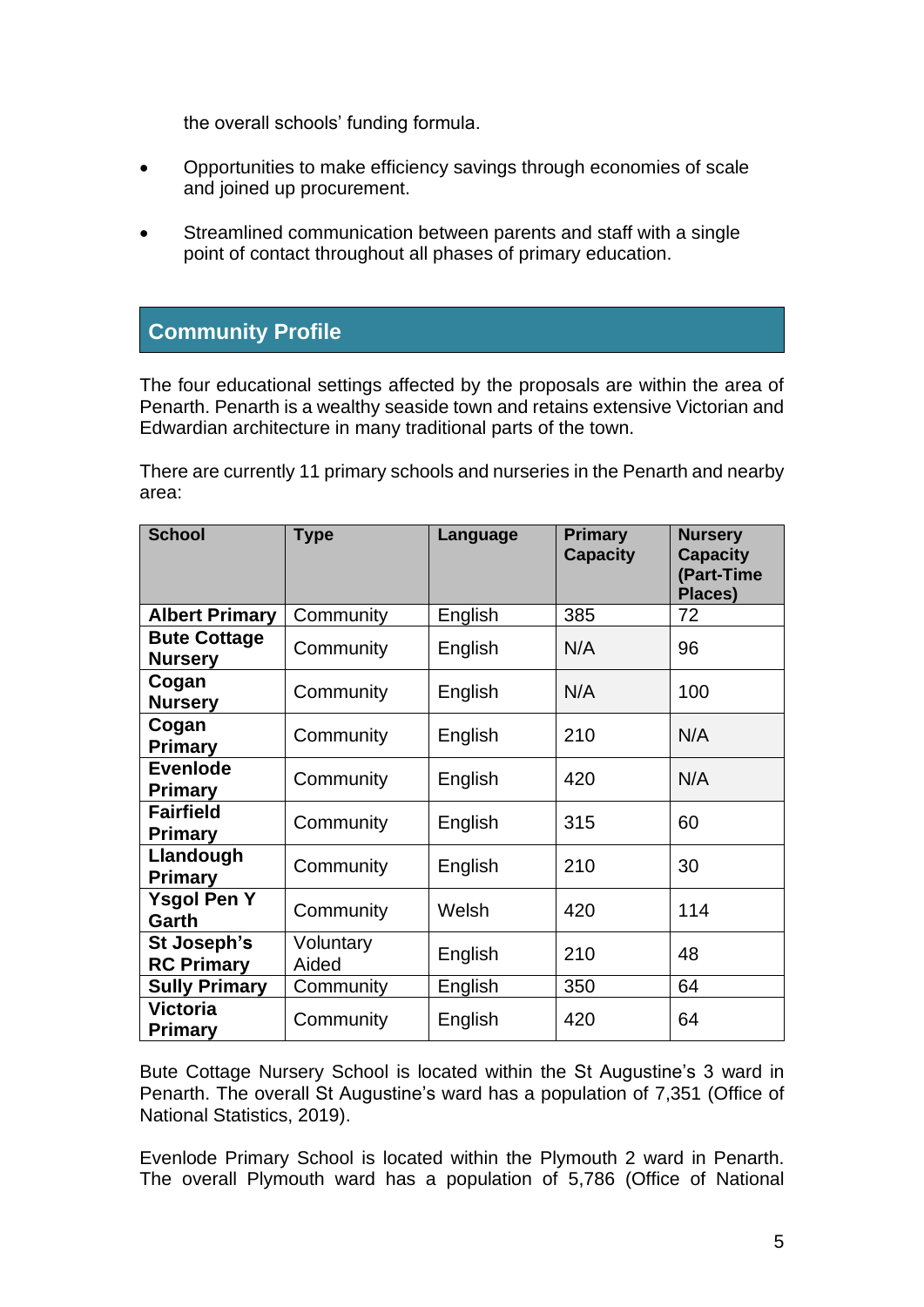Statistics, 2019).

Cogan Nursery School and Cogan Primary School are located within the Cornerswell 2 ward in Penarth. The overall Cornerswell ward has a population of 5,366 (Office of National Statistics, 2019).

| Vale of<br>Glamorgan        | <b>LSOA Code</b> | <b>Overal Wales</b><br><b>Rank (of 1909)</b> |                                 | <b>Employment</b><br><b>Rank (of 1909)</b> |                    | <b>Access to</b><br><b>Services Rank</b><br>(of 1909) |                  |
|-----------------------------|------------------|----------------------------------------------|---------------------------------|--------------------------------------------|--------------------|-------------------------------------------------------|------------------|
| <b>Constituency</b><br>Area |                  | <b>Rank</b>                                  | % (Least<br>/ Most<br>Deprived) | <b>Rank</b>                                | $%$ (LD /<br>MD)   | <b>Rank</b>                                           | $%$ (LD /<br>MD) |
| St<br>Augustine's 3         | W01001125        | 1643                                         | 50% LD                          | 1501                                       | 50%<br>LD          | 1909                                                  | 50%<br>LD        |
| Plymouth 2                  | W01001115        | 1715                                         | 50% LD                          | 1506                                       | 50%<br>LD          | 1076                                                  | 50%<br>LD        |
| Cornerswell 3               | W01001076        | 1189                                         | 50% LD                          | 1296                                       | 50%<br>LD          | 1065                                                  | 50%<br>LD        |
| (Data<br>from               | Welsh            | Index                                        | <b>Multiple</b><br>οf           |                                            | <b>Deprivation</b> | (WIMD))                                               |                  |

As the table above shows, the wards have low levels of deprivation. Overall, they are within 50% least deprived wards within Wales.

#### <span id="page-5-0"></span>**Impact Assessment**

This section of the Community Impact Assessment assesses the potential impact this proposal could have on the local community. The information analysed in this process represents a snapshot of the current situation. The impact assessment is an evolving document that will continue to be developed throughout the statutory process. Feedback received during the consultation period will be used to further inform the Community Impact Assessment, which will be presented to Cabinet as part of the Consultation Report.

Eight key measures have been identified:

| Ref.            | <b>Measure</b>                                                    |
|-----------------|-------------------------------------------------------------------|
| CI1             | Children living in the catchment are attending their local school |
| Cl <sub>2</sub> | Services provided by the school for the local community,          |
|                 | including extra-curricular activities                             |
| C <sub>13</sub> | Community facilities used regularly by the school                 |
| C <sub>14</sub> | Community facilities provided by and activity undertaken within   |
|                 | the school premises                                               |
| C <sub>I5</sub> | Impact on local businesses                                        |
| C <sub>I6</sub> | Impact on local employment                                        |
| CI7             | Impact on local infrastructure                                    |
| C <sub>18</sub> | <b>Transport arrangements</b>                                     |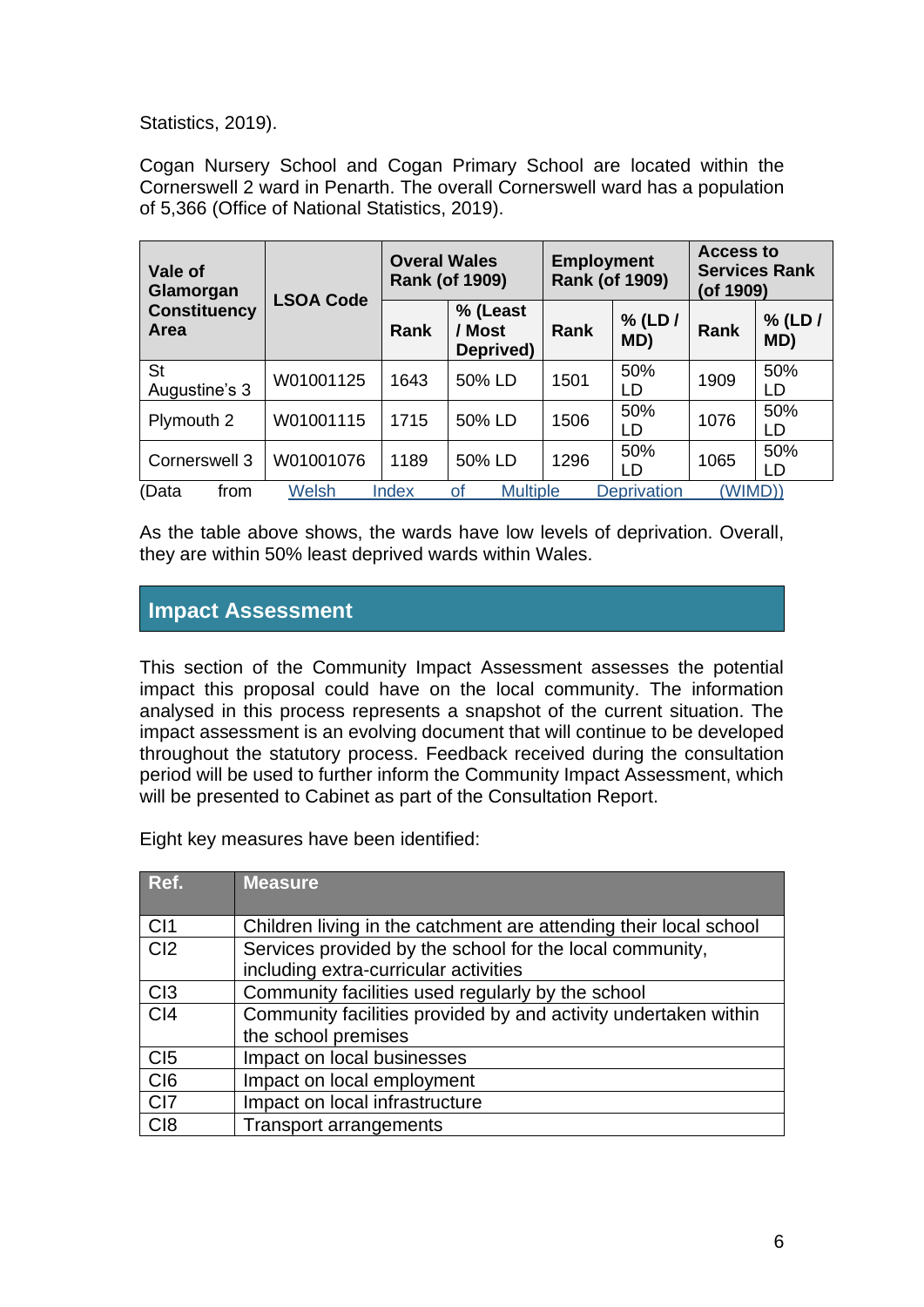The eight measures were assessed to identify any negative or positive impacts on the local community, and a score was applied ranging from -3 to +3 based on the balance of the evidence available.

| <b>Measure</b><br><b>Score</b> | <b>Measure Assessment</b> |
|--------------------------------|---------------------------|
|                                |                           |
| -3                             | Large deterioration       |
| $-2$                           | Moderate deterioration    |
| -1                             | Slight deterioration      |
|                                | No overall change         |
| 1                              | <b>Slight Improvement</b> |
| 2                              | Moderate Improvement      |
| $\mathbf{z}$                   | Large Improvement         |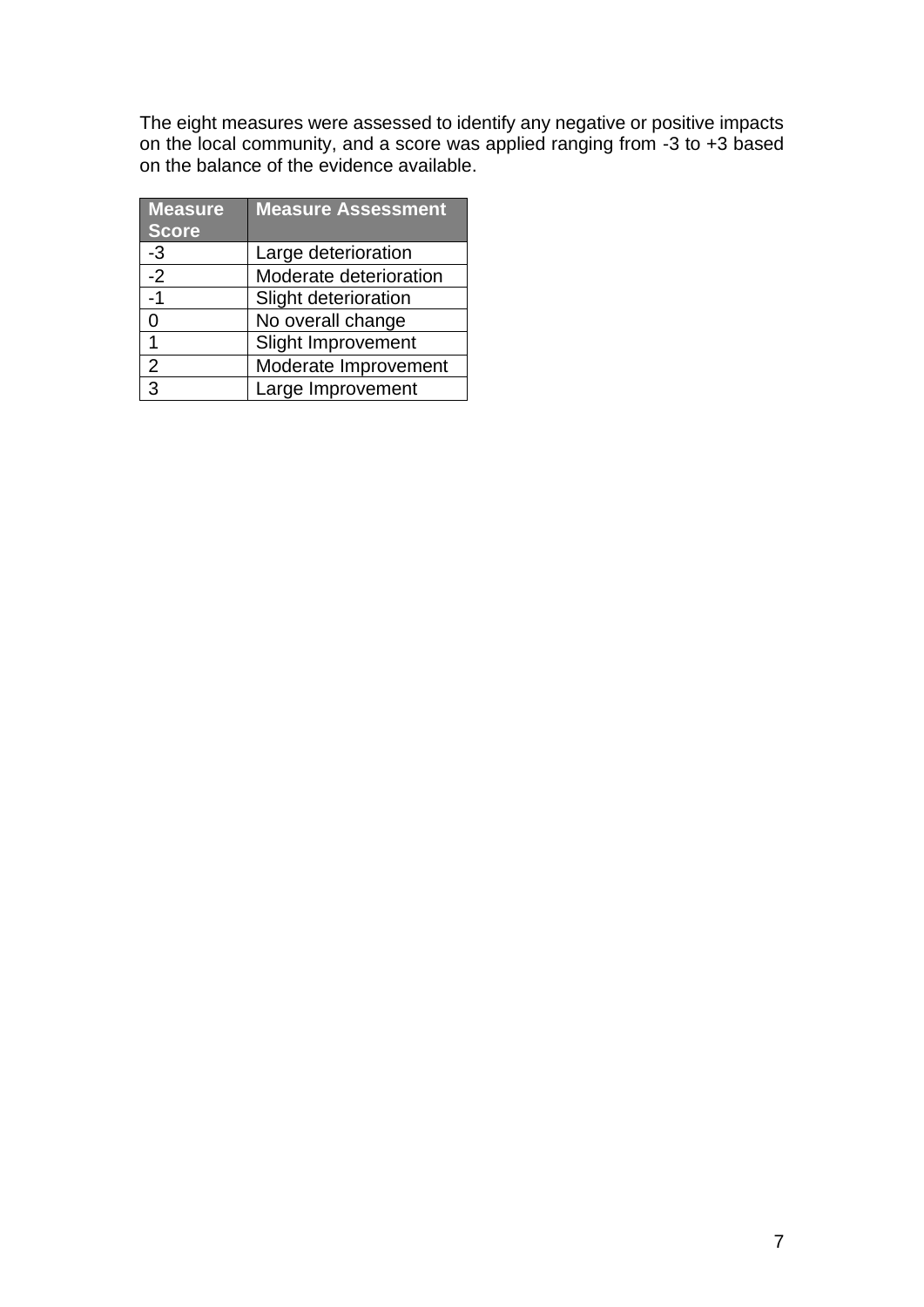### **Impacts upon the Local Community**

| Ref.            | <b>Measure</b>                                                                                          | <b>Score</b>   | <b>Impact of Proposals</b>                                                                                                                                                                                                                                                                                                                                               |
|-----------------|---------------------------------------------------------------------------------------------------------|----------------|--------------------------------------------------------------------------------------------------------------------------------------------------------------------------------------------------------------------------------------------------------------------------------------------------------------------------------------------------------------------------|
| C <sub>11</sub> | Children living in the<br>catchment are attending<br>their local school                                 | $\Omega$       | Cogan Nursery School provides nursery provision for the catchment area of Cogan<br>Primary School.<br>Bute Cottage Nursery School provides nursery provision for Evenlode Primary<br>School.<br>This would not change if the proposals are implemented.                                                                                                                  |
| Cl <sub>2</sub> | Services provided by the<br>school for the local<br>community, including<br>extra-curricular activities | $\Omega$       | It is proposed that any community services currently provided by the educational<br>settings would continue.<br>Example services provided for the community:<br>Bute Cottage Nursery School works with local private nurseries to provide 'wrap-<br>around-care'<br>Cogan Nursery School has provided adult education classes, such as first aid<br>and jewellery making |
| C <sub>13</sub> | Community facilities used<br>regularly by the school                                                    | $\overline{0}$ | As the nurseries would remain on their current sites, this would not change if the<br>proposals are implemented.<br>Example community facilities used by the schools:<br>Bute Cottage Nursery School utilises a community garden adjacent to the site<br>Cogan Primary School utilises a large field adjacent to the site and Penarth<br>Leisure Centre                  |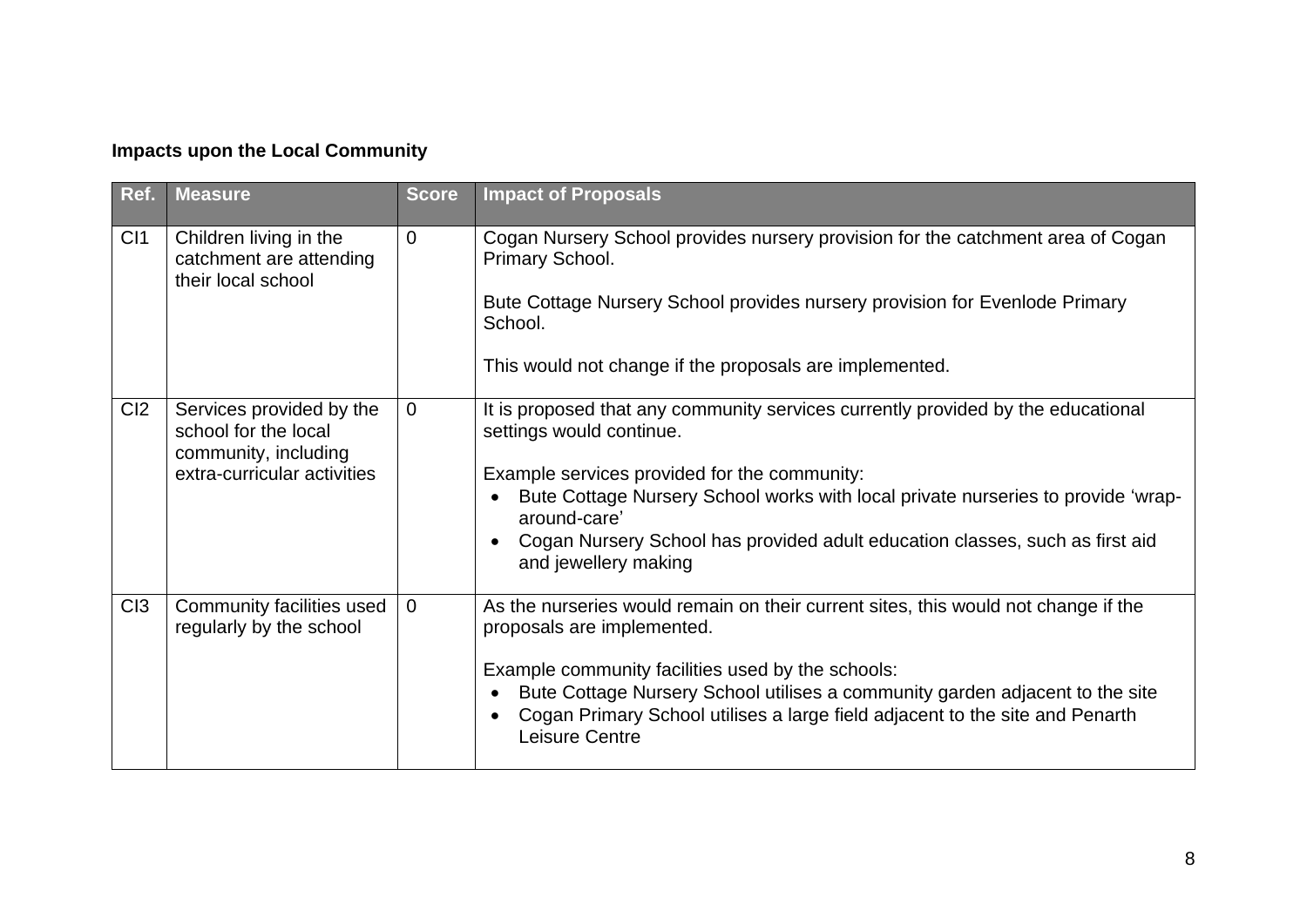| C <sub>14</sub> | <b>Community facilities</b><br>provided by and activity<br>undertaken within the<br>school premises | 0              | As the nurseries would remain on their current sites, this would not change if the<br>proposals are implemented.<br>Example community facilities provided on the sites:<br>Evenlode Primary School hires out its school hall for childcare, exercise, cooking<br>and art classes                                                                                                                                                                                                                                                                                                                                                      |
|-----------------|-----------------------------------------------------------------------------------------------------|----------------|---------------------------------------------------------------------------------------------------------------------------------------------------------------------------------------------------------------------------------------------------------------------------------------------------------------------------------------------------------------------------------------------------------------------------------------------------------------------------------------------------------------------------------------------------------------------------------------------------------------------------------------|
| CI5             | Impact on local<br>businesses                                                                       | 0              | As the nurseries would remain on their current sites, this would not change if the<br>proposals are implemented.                                                                                                                                                                                                                                                                                                                                                                                                                                                                                                                      |
| C <sub>I6</sub> | Impact on local<br>employment                                                                       | $\Omega$       | As the nurseries would remain around their current capacity, this would not change if<br>the proposals are implemented. However, there may be opportunities for improved<br>professional development across all phases of primary education.                                                                                                                                                                                                                                                                                                                                                                                          |
| CI <sub>7</sub> | Impact on local<br>infrastructure                                                                   | 0              | As the nurseries would remain on their current sites and around their current<br>capacity, this would not change if the proposals are implemented.<br>The Council has allocated £1.362m as part of the 21 <sup>st</sup> Century Schools Programme<br>to support reconfiguration of nursery provision in Penarth. Should the proposals be<br>approved, the Council would prioritise relocating nursery provision at Evenlode<br>Primary School onto a single site. The Council would undertake a full feasibility<br>assessment and any plans would be subject to a separate consultation exercise as<br>part of the planning process. |
| C <sub>18</sub> | <b>Transport arrangements</b>                                                                       | $\overline{0}$ | As the nurseries would remain on their current sites and around their current<br>capacity, this would not change if the proposals are implemented.<br>The Council has allocated £1.362m as part of the 21 <sup>st</sup> Century Schools Programme<br>to support reconfiguration of nursery provision in Penarth. Should the proposals be                                                                                                                                                                                                                                                                                              |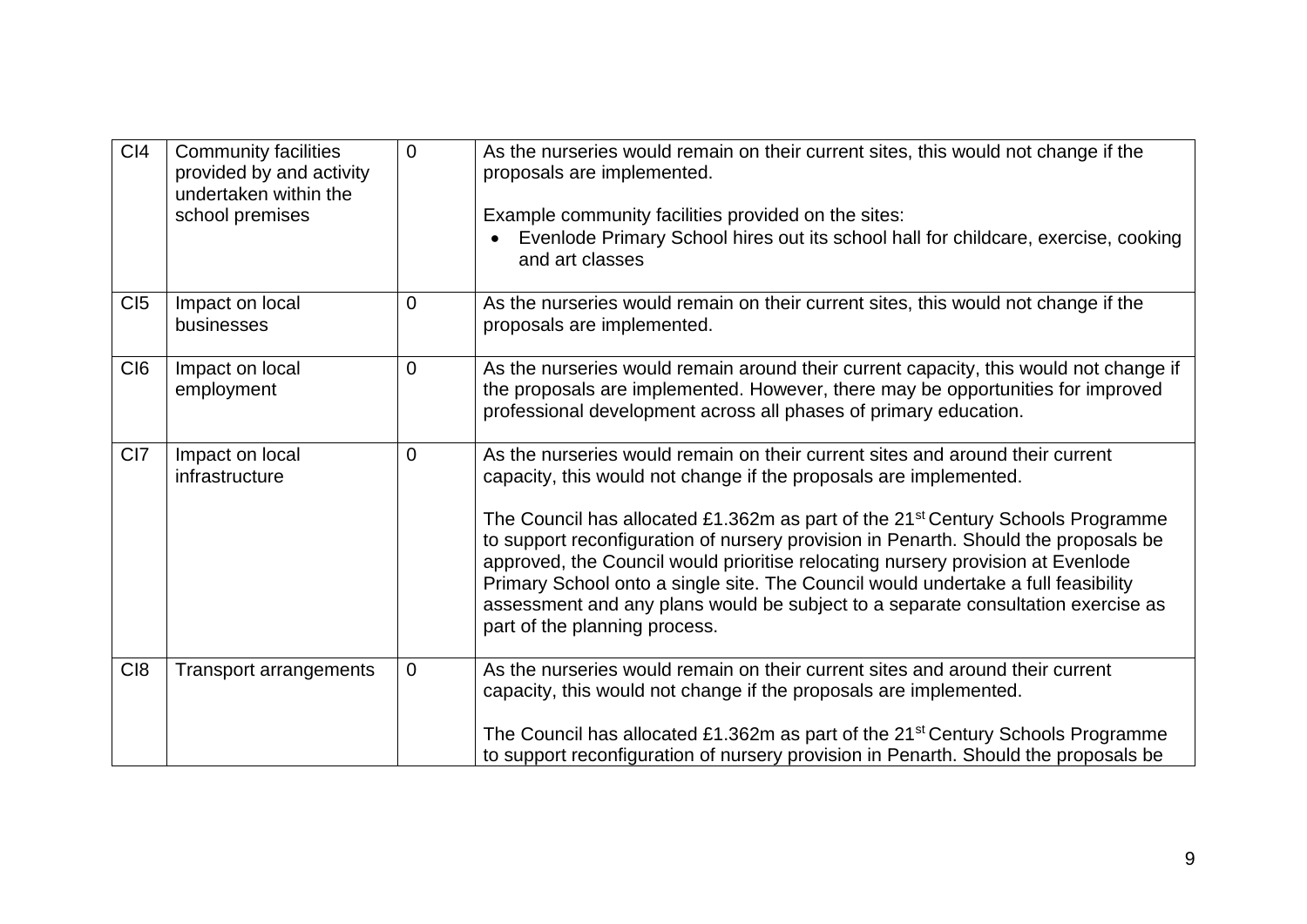| approved, the Council would prioritise relocating nursery provision at Evenlode<br>Primary School onto a single site. The Council would undertake a full feasibility<br>assessment and any plans would be subject to a separate consultation exercise as<br>part of the planning process.                                                                                                                                                                                                            |
|------------------------------------------------------------------------------------------------------------------------------------------------------------------------------------------------------------------------------------------------------------------------------------------------------------------------------------------------------------------------------------------------------------------------------------------------------------------------------------------------------|
| A full transport assessment would be undertaken as part of the design process for<br>the new school building. This would assess the impact on the local infrastructure and<br>include a swept path analysis to ensure compliance with current legislation on<br>accessibility for all emergency services. This would also include assessment of safe<br>walking routes. The transport assessment would be used as part of the design<br>process to mitigate against any negative impacts identified. |